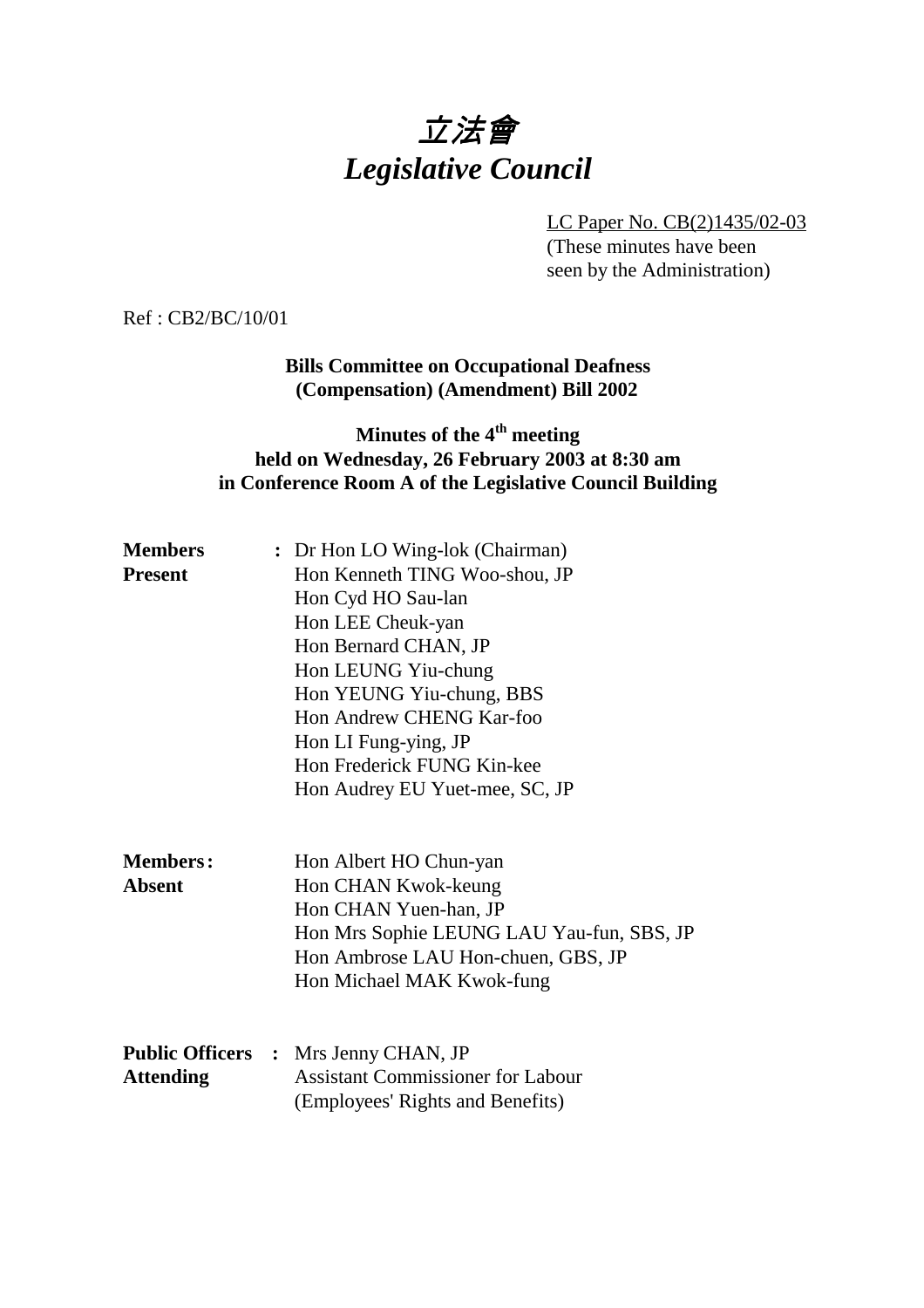|                                      | Dr LO Wai-kee<br>Occupational Health Consultant<br><b>Labour Department</b> |
|--------------------------------------|-----------------------------------------------------------------------------|
|                                      | Mrs Bernadette LAI<br>Senior Labour Officer<br><b>Labour Department</b>     |
|                                      | Mr Sunny CHAN<br><b>Senior Government Counsel</b>                           |
|                                      | Miss Amy CHAN<br><b>Government Counsel</b>                                  |
| <b>Clerk</b> in<br><b>Attendance</b> | : Ms Doris CHAN<br>Chief Assistant Secretary (2) 4                          |
| <b>Staff</b> in<br><b>Attendance</b> | : Miss Kitty CHENG<br><b>Assistant Legal Adviser 5</b>                      |
|                                      | Ms Dora WAI<br>Senior Assistant Secretary (2) 4                             |

 $- 2 -$ 

#### **I. Meeting with the Administration** (LC Paper Nos. CB(2)1246/02-03(01) to (05), CB(2)1279/02-03(01) and CB(2)1309/02-03(01))

The Bills Committee deliberated (Index of proceedings attached at **Annex**).

2. The Bills Committee noted the submissions from the Federation of Hong Kong Industries and the Employers' Federation of Hong Kong.

3. As there were divided views among members on the Administration's proposal of raising the reimbursement ceiling for the initial purchase of hearing assistive devices from \$6,000 to \$9,000 and the overall ceiling per applicant from \$15,000 to \$18,000, a vote was taken on whether the Bills Committee should support the proposal. The Chairman, Mr Kenneth TING, Mr Bernard CHAN and Mr YEUNG Yiu-chung voted in favour of the proposal, while Ms Cyd HO, Mr LEE Cheuk-yan and Mr LEUNG Yiu-chung expressed reservation about it.

4. In the light of views expressed by members during the clause-by-clause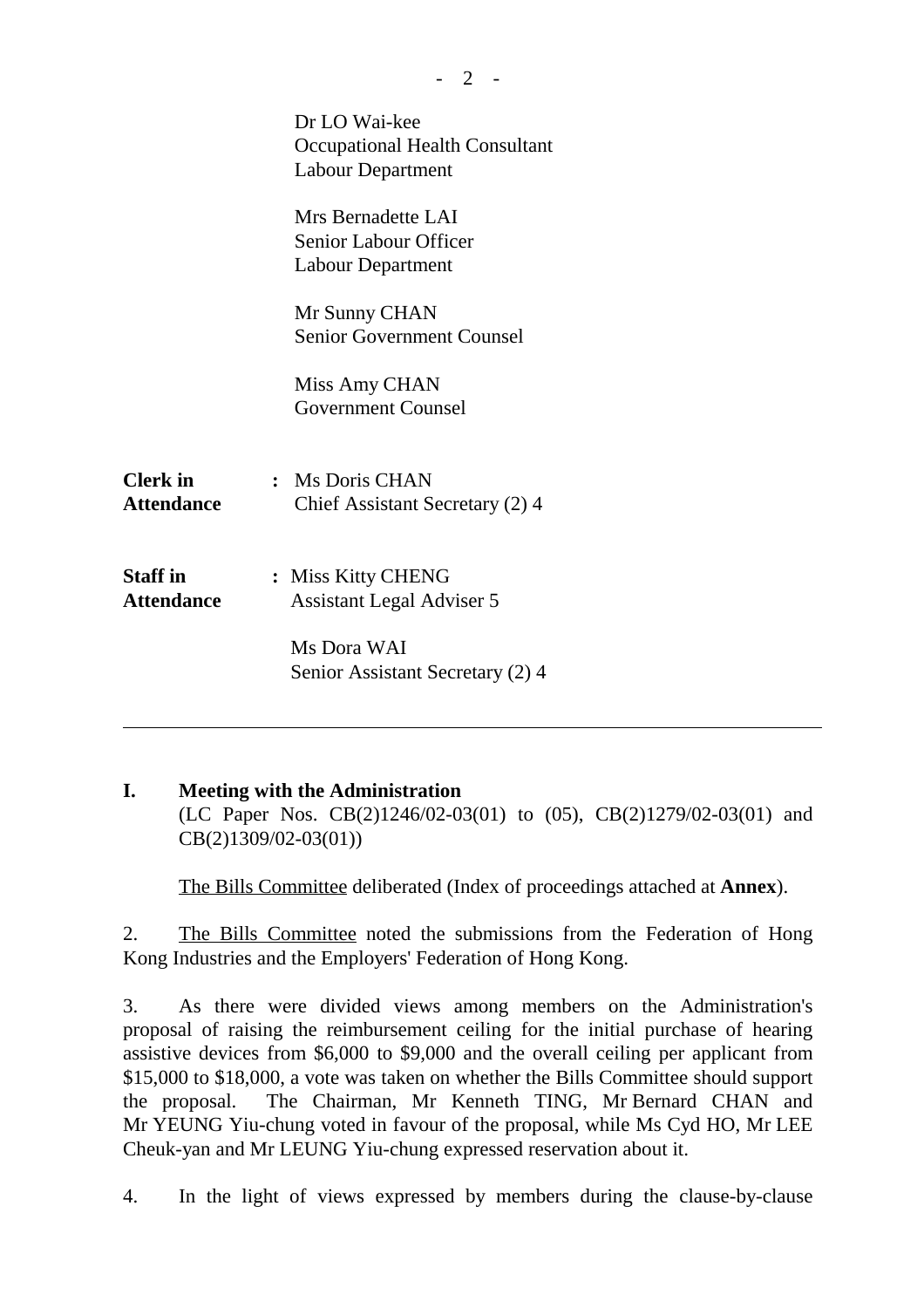examination of the Bill, the Administration agreed to -

- (a) consider reviewing the drafting of the last sentence in the Chinese version of the proposed section 21 to improve its clarity;
- (b) examine whether "The Governor in Council" / "總督會同行政局" as appeared in the existing section 39 and "立法局" as appeared in the Chinese version of the same section should be amended to reflect their current titles; and
- (c) provide a response on whether it would re-consider expanding the scope of protection provided in the newly added paragraph (za) under Schedule 3 to cover all mahjong parlour workers instead of only those playing mahjong as their main duty inside a mahjong parlour, and whether the drafting of the Chinese version of paragraph (za) would be amended, where appropriate, to ensure its consistency with the English version.

5. The Administration indicated that it would move the following Committee Stage amendments (CSAs) to the Bill, and would provide members with the relevant CSAs prior to the next meeting -

- (a) replacing "教育統籌局局長" in the Chinese version of the proposed section 39(3) by "局長" which meant "經濟發展及勞工局局長" by virtue of section 2 of the Principal Ordinance; and
- (b) amending the reimbursement limits of \$6,000 and \$15,000 in the proposed Schedule 7 to \$9,000 and \$18,000 respectively.

6. The Bills Committee agreed that employer and employee representatives of the four newly added noisy occupations should be invited to give views on the Bill at the next meeting.

#### **II. Date of next meeting**

7. The Bills Committee agreed that the next meeting originally scheduled for 3 March 2003 at 10:45 am be re-scheduled to 11 March 2003 at 10:45 am.

8. There being no other business, the meeting ended at 10:10 am.

Council Business Division 2 Legislative Council Secretariat 10 March 2003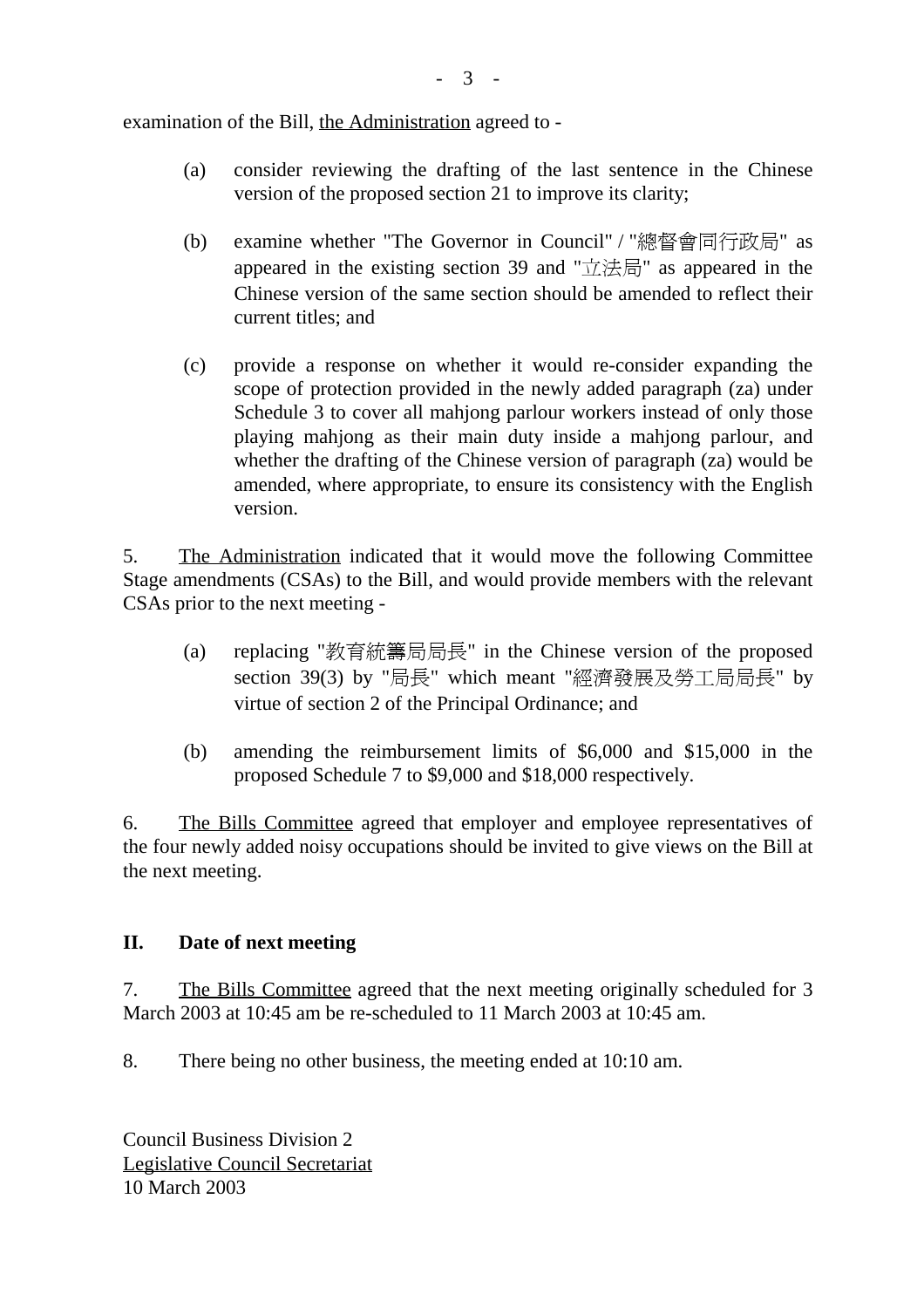## Proceedings of the 4<sup>th</sup> meeting of the **Bills Committee on Occupational Deafness (Compensation) (Amendment) Bill 2002 on Wednesday, 26 February 2003 at 8:30 am in Conference Room A of the Legislative Council Building**

| <b>Time Marker</b>                       | <b>Speaker</b>                                                                                            | Subject(s)                                                                                                                                                                                                                            | <b>Action</b>                                                          |
|------------------------------------------|-----------------------------------------------------------------------------------------------------------|---------------------------------------------------------------------------------------------------------------------------------------------------------------------------------------------------------------------------------------|------------------------------------------------------------------------|
|                                          |                                                                                                           |                                                                                                                                                                                                                                       | required                                                               |
| 000000 - 002336                          | Chairman<br>Administration<br>Ms Audrey EU<br>Mr YEUNG Yiu-chung<br>Mr LEUNG Yiu-chung<br>Mr Kenneth TING | (a) Administration's proposal<br>of raising<br>the<br>reimbursement ceilings for hearing assistive<br>devices<br>(LC Paper No. CB(2)1246/02-03(01))<br>(b) Whether doctor's consultation fee should be<br>reimbursable under the Bill |                                                                        |
| 002337 - 003048                          | Chairman<br>Administration<br>Mr LEE Cheuk-yan                                                            | (LC Paper Nos. CB(2)1246/02-03(03) and (05))<br>Excess risk of noise-induced hearing impairment<br>under different levels of noise exposure<br>(LC Paper No. CB(2)1246/02-03(02))                                                     |                                                                        |
| 003049 - 003256                          | Chairman<br>ALA5<br>Ms Cyd HO<br>Administration                                                           | Requirement on employment under a continuous<br>contract in noisy occupation within 12 months<br>before the date of application<br>(LC Paper No. CB(2)1246/02-03(04))                                                                 |                                                                        |
| 003257 - 003320                          | Chairman                                                                                                  | Submissions from Federation of Hong Kong<br>Industries and Employers' Federation of Hong Kong<br>Paper<br>Nos. $CB(2)1279/02-03(01)$<br>(LC)<br>and<br>$CB(2)1309/02-03(01))$                                                         |                                                                        |
| 003321 - 003624                          | Mr Kenneth TING<br>Administration<br>Mr Andrew CHENG<br>Ms LI Fung-ying<br>Chairman                       | Inviting views from employer and employee<br>representatives of the four newly added noisy<br>occupations                                                                                                                             | Clerk to follow up<br>[see paragraph 6 of<br>minutes]                  |
| Clause-by-clause examination of the Bill |                                                                                                           |                                                                                                                                                                                                                                       |                                                                        |
| 003625 - 003905                          | Chairman<br>Mr Andrew CHENG<br>Administration                                                             | Clause 2 - Long title amended                                                                                                                                                                                                         |                                                                        |
| 003906 - 004457                          | Chairman<br>Mr Andrew CHENG<br>Administration                                                             | Clause 1 - Short title<br>Clause 3 - Interpretation<br>Clause 4 - Functions and powers of the Board<br>Clause 5 - Payments by the Board from the Fund<br>Clause 6 - Functions of Medical Committee                                    |                                                                        |
| 004458 - 005234                          | Chairman<br>Administration<br>Mr Andrew CHENG                                                             | Clause 7 - Determination of compensation<br>Clause 8 - Payment of compensation                                                                                                                                                        | Admin to provide a<br>response<br>[see paragraph $4(a)$<br>of minutes] |
| 005235 - 011012                          | Chairman<br>Administration<br>ALA5<br>Mr Andrew CHENG<br>Ms LI Fung-ying                                  | Clause 9 - Part added                                                                                                                                                                                                                 |                                                                        |
| 011013 - 011314                          | Chairman<br>Administration                                                                                | Clause 10 - Appeal<br>Clause 11 - Offence<br>Clause 12 - Section added                                                                                                                                                                |                                                                        |